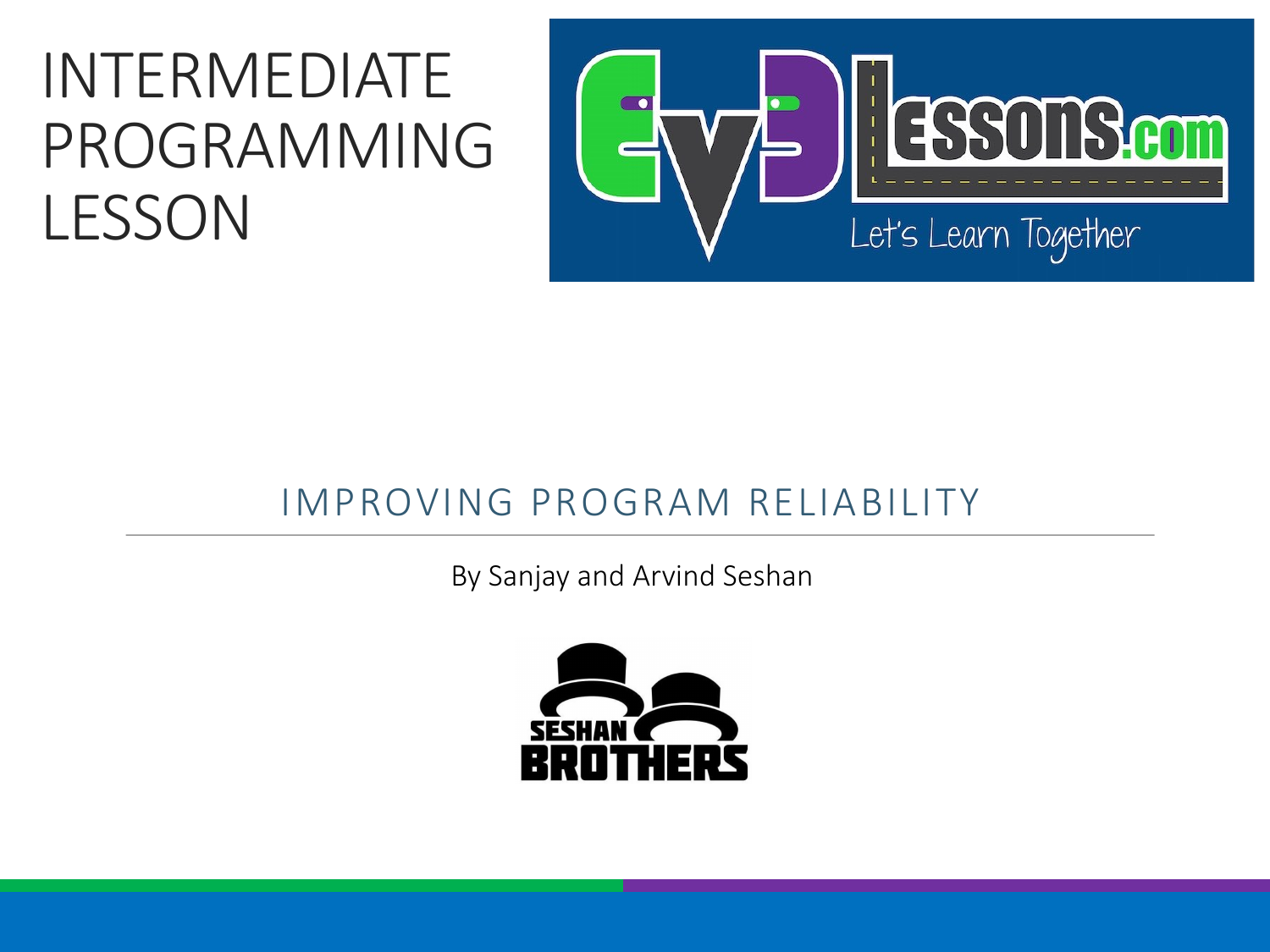### Lesson Objectives

- 1. Learn how to make your robot more reliable
- 2. Learn about common problems you might face
- 3. Learn some possible solutions

Note: This lesson focuses on reliability issues faced by FIRST LEGO League teams. Many concepts are applicable to non-competition situations, but the terminology in the lesson and the main focus is for competition robots.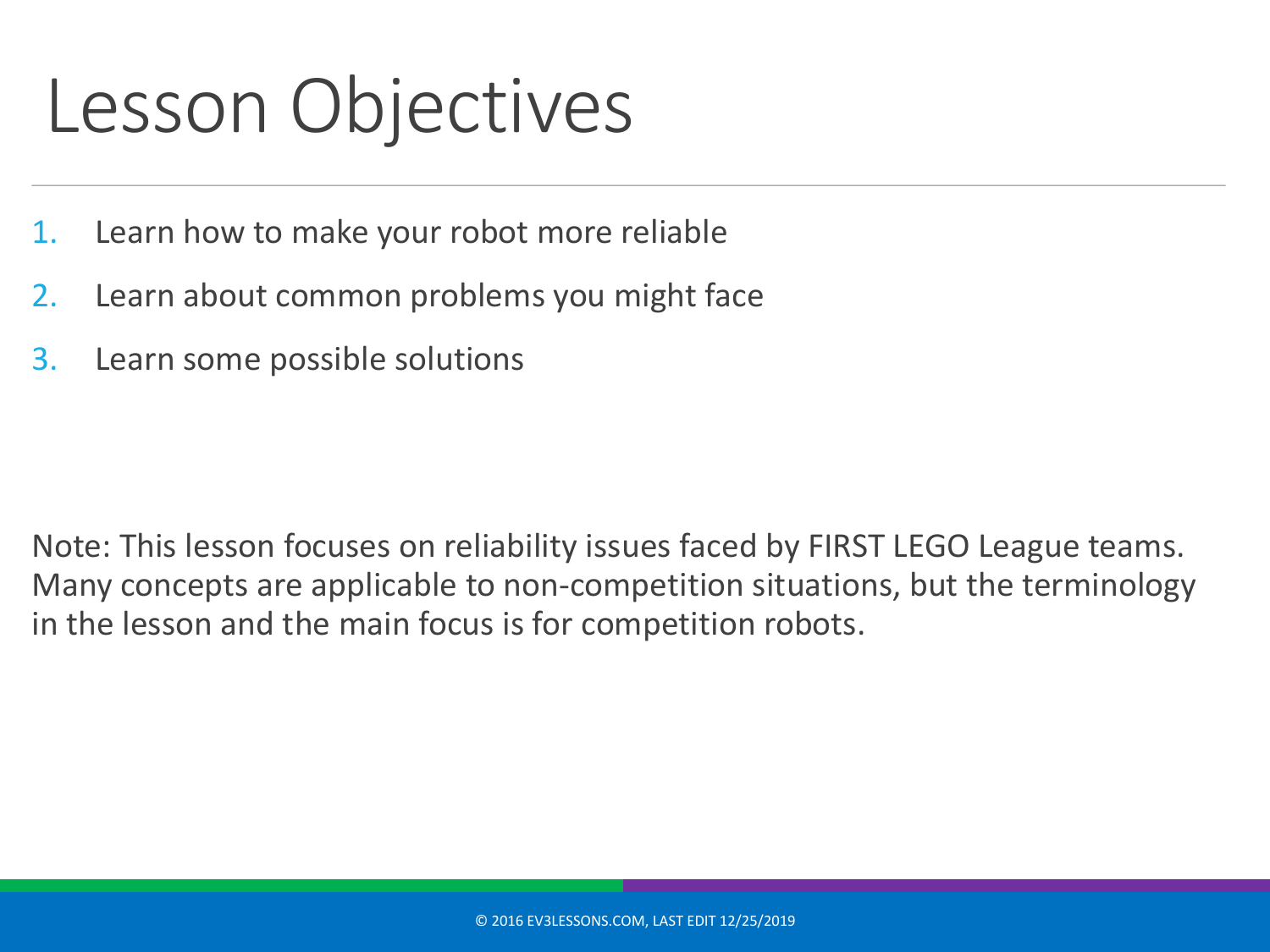## Sources of Problems

| <b>Problem</b>                                                           | <b>Impact</b>                                                                 |
|--------------------------------------------------------------------------|-------------------------------------------------------------------------------|
| Starting alignment varies from run to run                                | Each run is different and missions<br>sometimes work.                         |
| Robots don't travel straight for long or<br>turn exactly the same amount | It is hard to predict the robot location<br>exactly.                          |
| Errors accumulate as you travel                                          | Long missions tend to fail. It is hard to do<br>missions far from Launch/Home |
| Battery levels impact motor performance                                  | Tweaks that work today fail tomorrow                                          |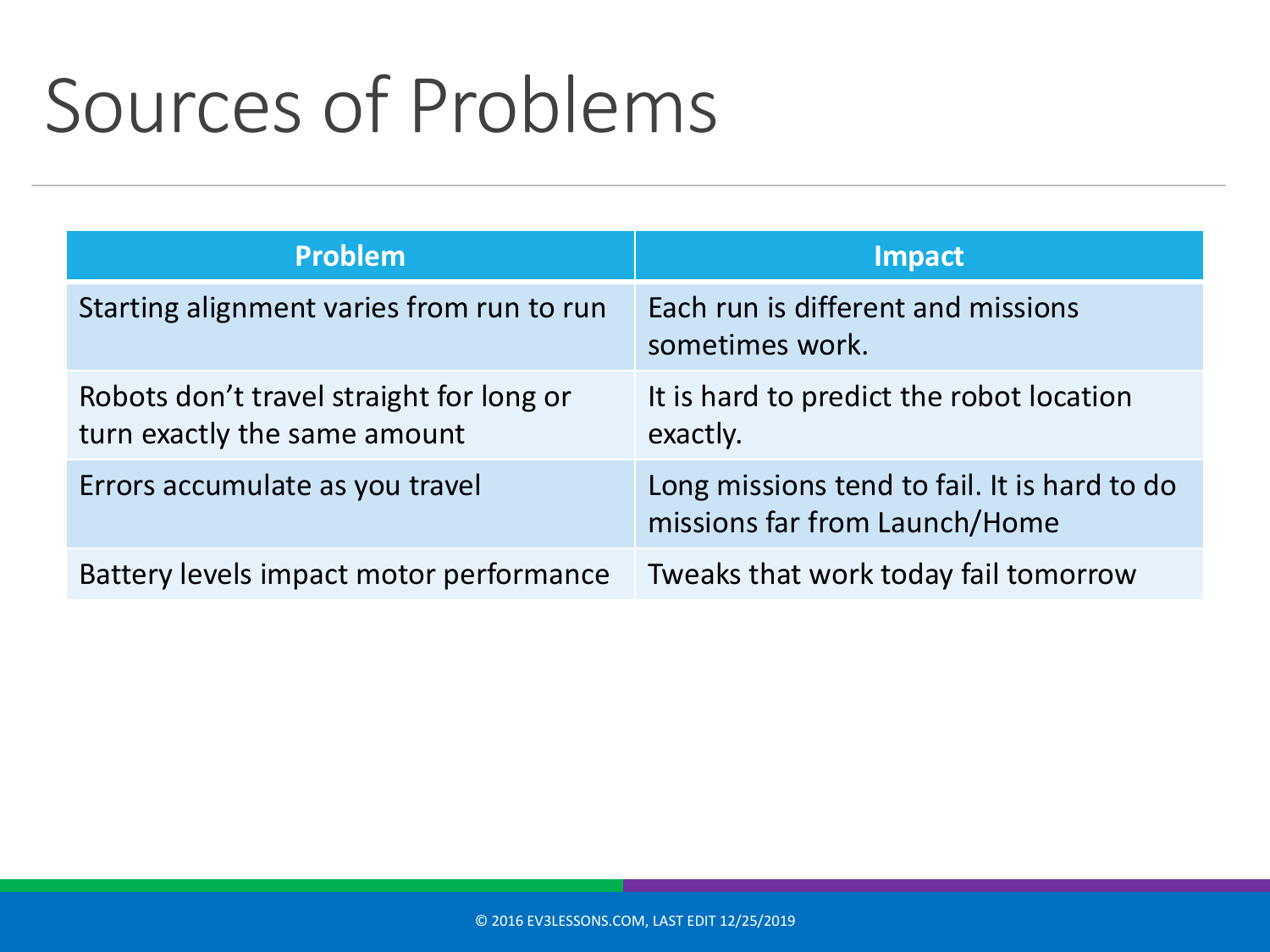#### Starting Points in Launch are Critical

In FIRST LEGO League, teams need to figure out where to start in base

- Jigs: a LEGO ruler/wall that your robot can align against them in base
- Same start each time: pick one spot and start there no matter what the mission for easy starts
- Grid/Radial Lines: Use the grid lines to pick a starting spot for each run
- Words: Launch has grid lines and a FIRST LEGO League logo. If you aren't near an inch mark, pick a word or letter to start on.

Even better, try to find a way to align the robot using other techniques (see next page)



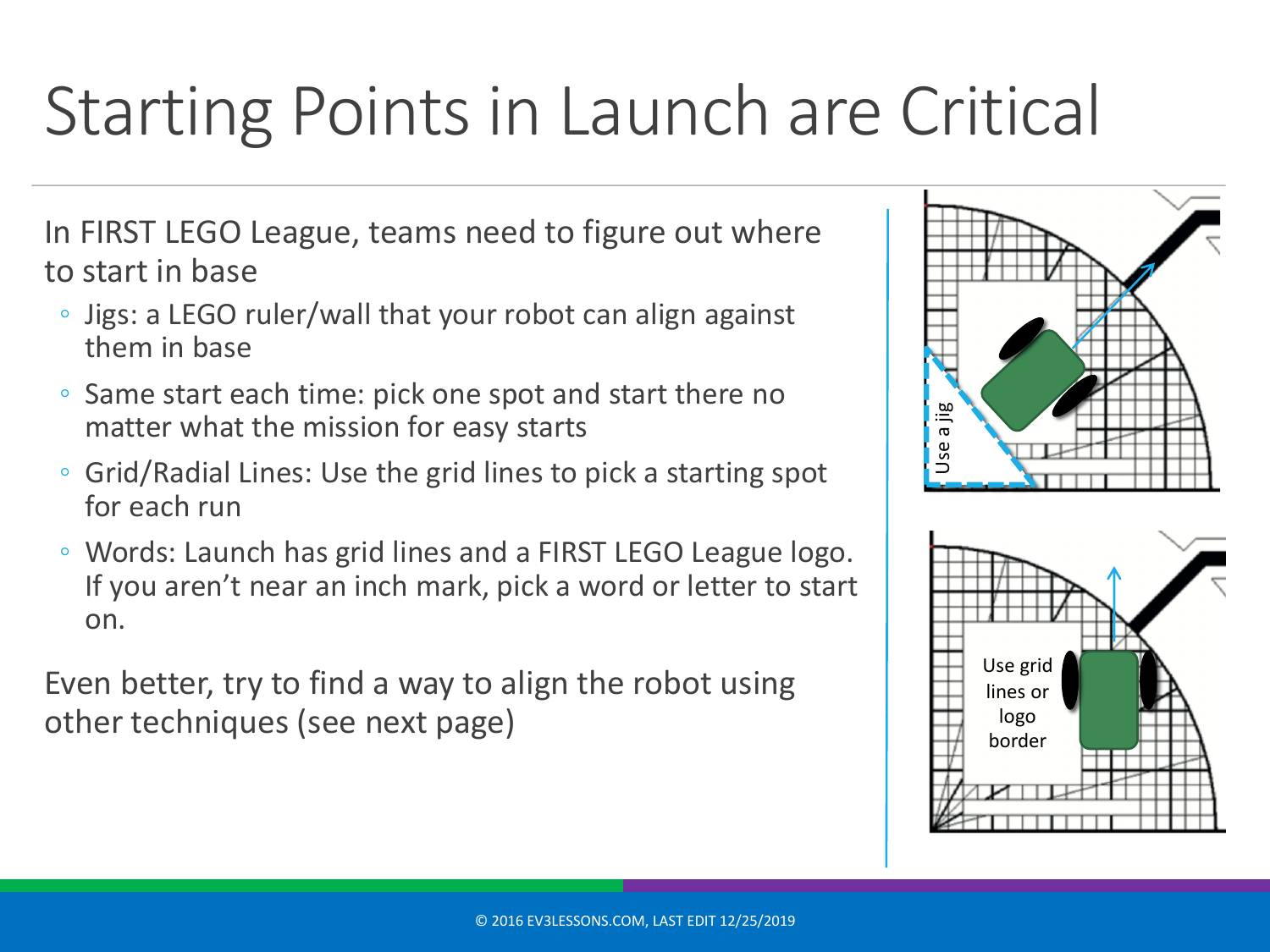### Errors Accumulate Over Time

By the time you get to the far side of the table, you are no longer in the right position

Solution: Repeat alignment techniques multiple times in a run for better reliability (see next slide)

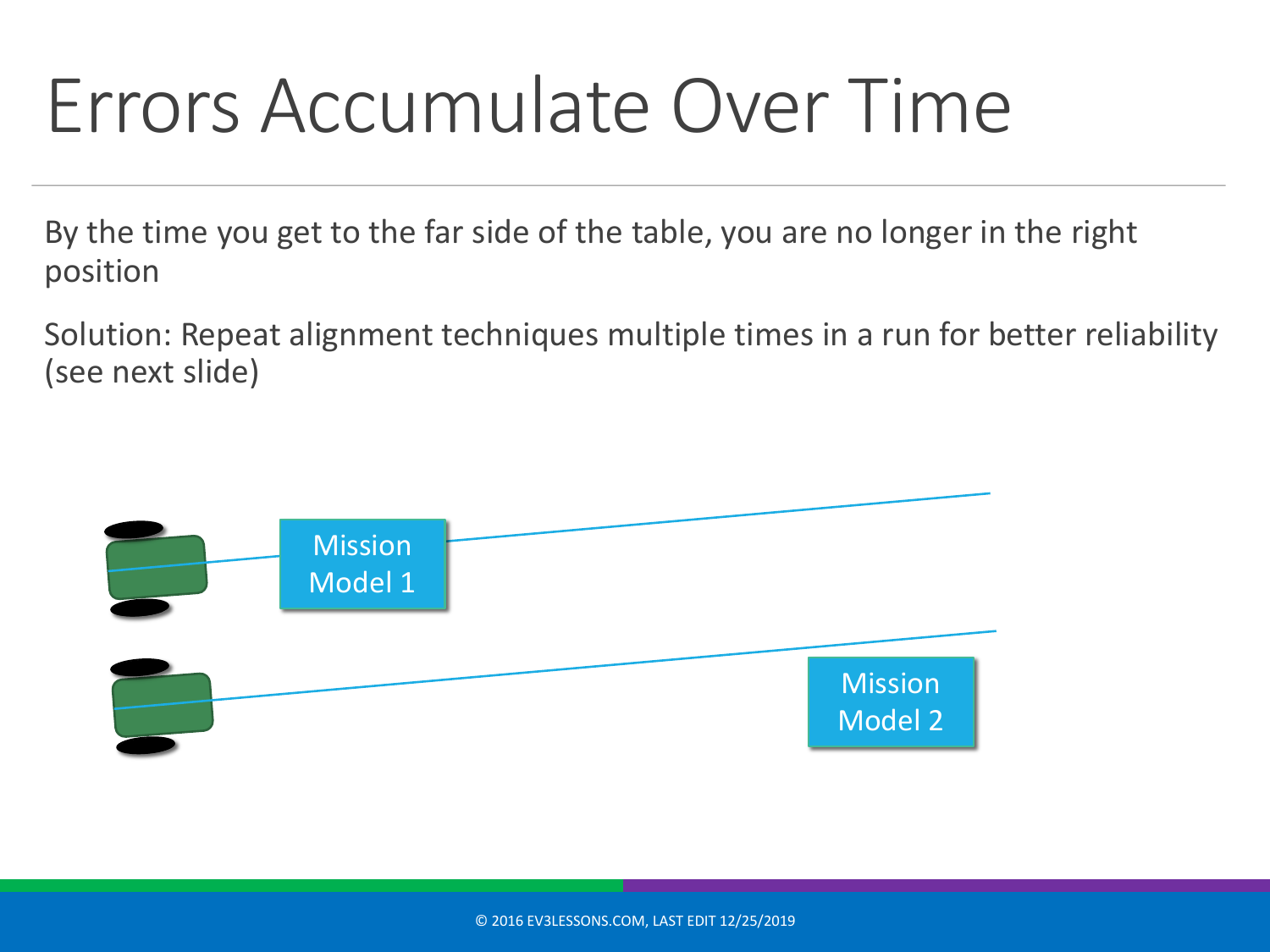# Where Are You on the FLL table?

Consider these alignment strategies that are commonly used:

- Align on walls deliberately back into a wall to straighten out (note: You may stall doing this. See the Advanced: Stall Detection Lesson)
- Square/Align on lines –If you are moving angled, you can straighten out whenever you see a line. (See Advanced: Squaring Lesson)
- Move until a line travel until you find a line so you know where you are on the mat (See Beginner: Color Sensor)
- Align on a mission model Mission models that are stuck in one place can be used to align against

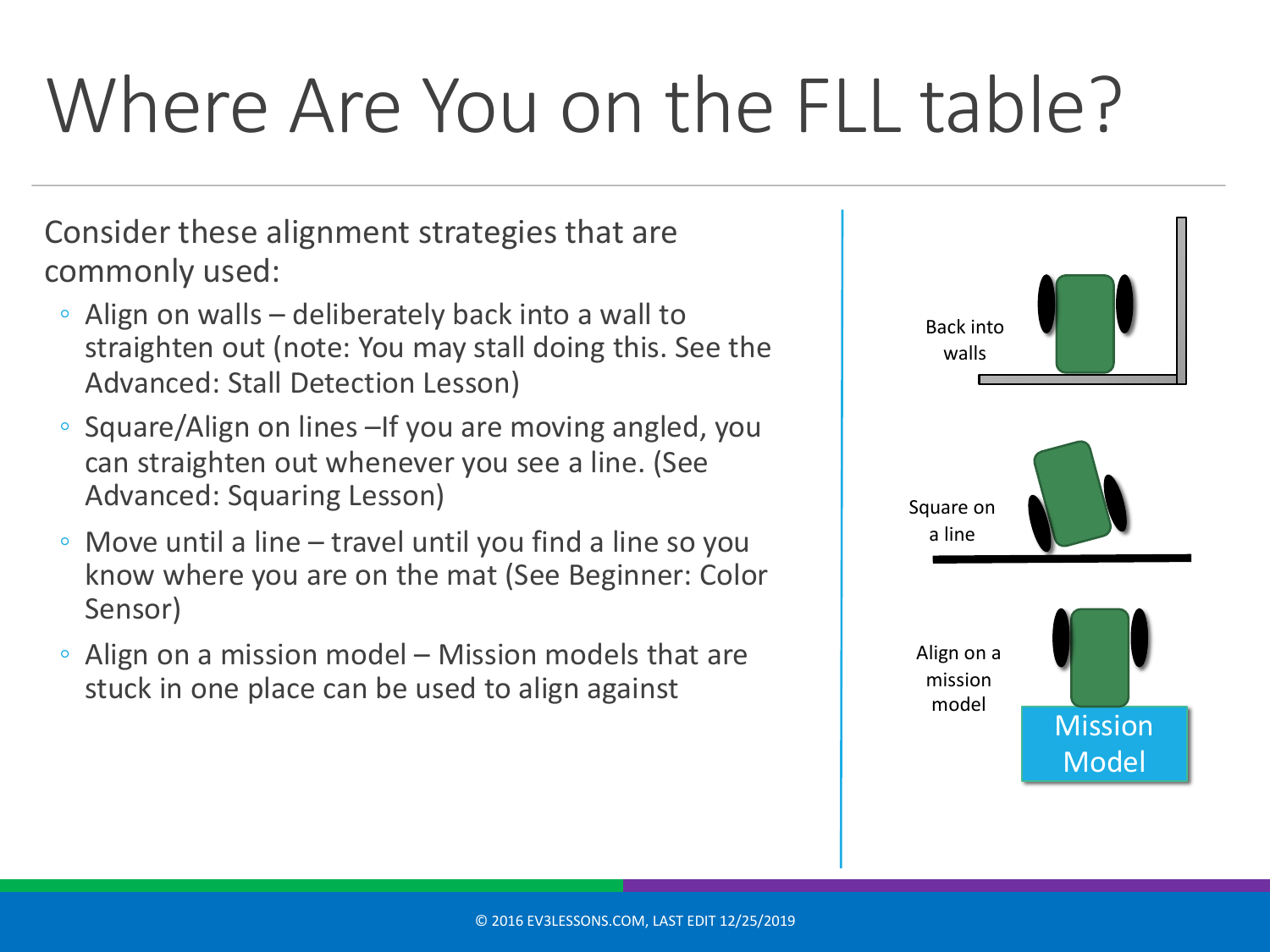# Other Factors in Reliability

Battery life

- If you program your robot when the battery life is low, it won't run the same when fully charged
	- Motors behave differently with low battery
	- But using sensors makes you not as dependent on battery

LEGO pieces come apart over time:

- Squeeze in LEGO pieces in key areas before a run the pegs get loose which means the sensors may not be in the same place as a previous run
- Push wires in for sensors and motors. They come out!

Motors and sensors don't always match:

- Some teams test motors, sensors and wheels to make sure that they match
- You will never get a perfect match so we recommend use other techniques and accept that they will be different